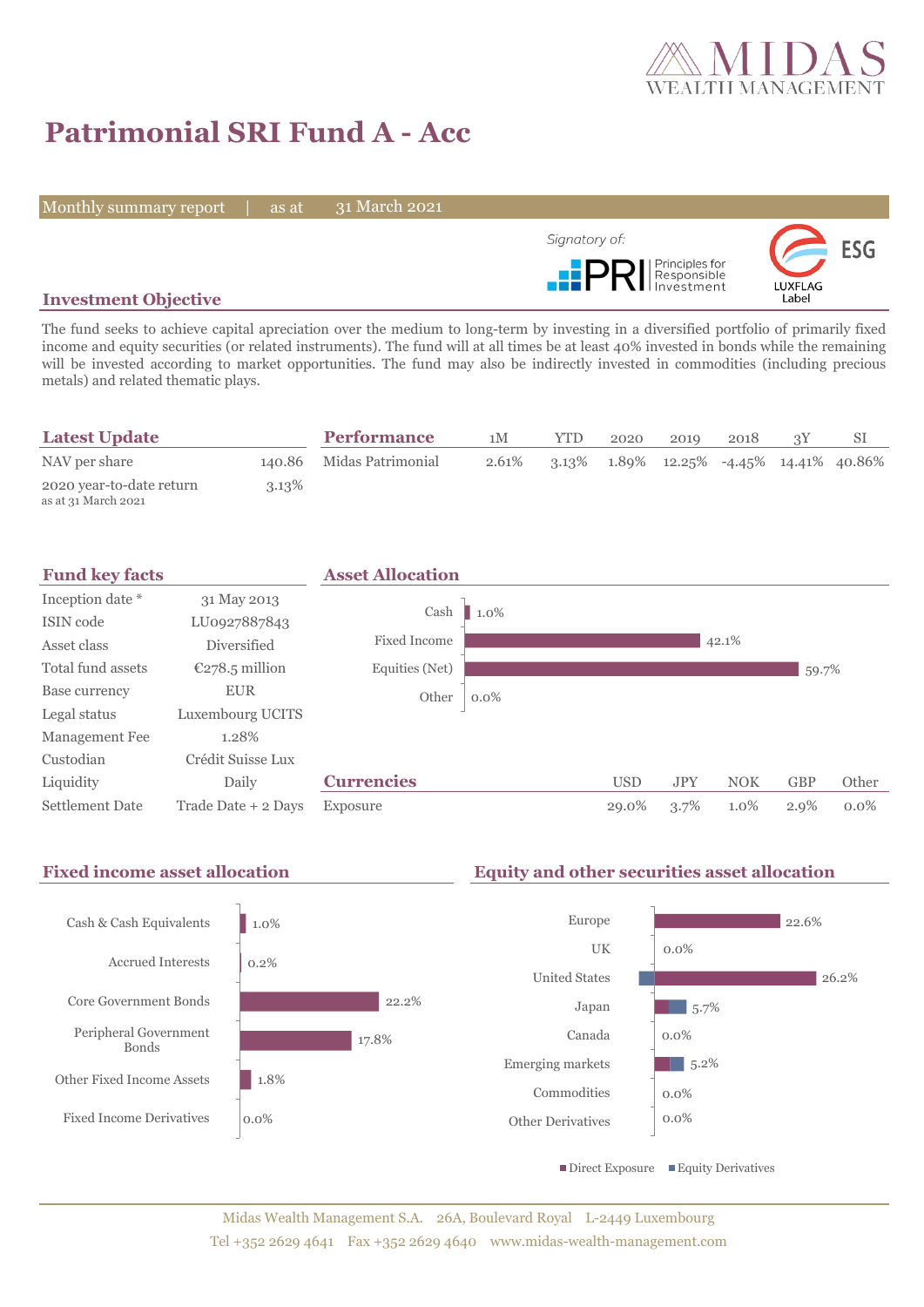

## **Patrimonial SRI Fund A - Acc**

Monthly summary report | as at

31 March 2021

| Top 10 fixed income holdings            | Rating | Weight  | <b>Fixed income rating breakdown</b> |         |  |
|-----------------------------------------|--------|---------|--------------------------------------|---------|--|
| BTPS: BTPS 0.35 02/01/25                | BBB-   | $3.3\%$ |                                      |         |  |
| BUNDESSCHATZANW: BKO 0 03/11/22         | AAA    | $2.9\%$ | AAA                                  | 28.0%   |  |
| BTPS: BTPS 1 07/15/22                   | BBB-   | 2.6%    | AA                                   | 20.0%   |  |
| SPANISH GOV'T: SPGB o 01/31/26          | $BBB+$ | 2.5%    | А                                    | $9.4\%$ |  |
| NETHERLANDS GOVT: NETHER 3 1/4 07/15/21 | AAA    | 2.5%    | <b>BBB</b>                           | 35.0%   |  |
| HELLENIC REPUBLI: GGB 4 3/8 08/01/22    | $BB-$  | $2.3\%$ | <b>BB</b>                            | 7.6%    |  |
| IRISH GOVT : IRISH 1 05/15/26           | A      | 2.1%    | $\mathbf B$                          | $0.0\%$ |  |
| SPANISH GOV'T: SPGB 0.4 04/30/22        | $BBB+$ | 2.0%    | <b>CCC</b>                           | $0.0\%$ |  |
| FRANCE O.A.T.: FRTR 0 02/25/22          | AA     | 2.0%    | <b>NR</b>                            | $0.0\%$ |  |
| REP OF POLAND: POLAND 0 02/10/25        | $A-$   | 1.8%    |                                      |         |  |

| Top 10 equity holdings    | Sector                        | Weight  |
|---------------------------|-------------------------------|---------|
| <b>BROADCOM INC</b>       | <b>Information Technology</b> | $2.3\%$ |
| AMAZON.COM INC            | <b>Consumer Discretionary</b> | $2.3\%$ |
| MICROSOFT CORP            | <b>Information Technology</b> | 2.1%    |
| PROSUS NV                 | <b>Consumer Discretionary</b> | $2.0\%$ |
| UNIBAIL-RODAMCO-WESTFIELD | Real Estate                   | 2.0%    |
| PAYPAL HOLDINGS INC       | <b>Information Technology</b> | 1.9%    |
| <b>ASML HOLDING NV</b>    | <b>Information Technology</b> | 1.8%    |
| UNITEDHEALTH GROUP INC    | Health Care                   | 1.7%    |
| IQVIA HOLDINGS INC        | Health Care                   | 1.7%    |
| <b>L'OREAL</b>            | <b>Consumer Staples</b>       | 1.6%    |



## Energy 8.3%

**Equity sector breakdown** 

Consumer Discretionary Consumer Staples

| Financials                    | 10.4%   |       |
|-------------------------------|---------|-------|
| <b>Health Care</b>            | 15.4%   |       |
| <b>Information Technology</b> |         | 32.3% |
| Industrials                   | 6.2%    |       |
| Materials                     | 5.4%    |       |
| <b>Communication Services</b> | 4.8%    |       |
| <b>Utilities</b>              | $0.0\%$ |       |
| <b>Real Estate</b>            | 6.3%    |       |

7.8% **3.0%** 

### **Thematics breakdown Top 5 funds and other holdings**

| Allianz China A-Shares                           | 2.8% |
|--------------------------------------------------|------|
| iShares STOXX Europe 600 Oil & Gas UCITS 2.0%    |      |
| iShares S&P 500 Financials Sector UCITS ETI 1.9% |      |
| iShares EURO STOXX Banks 30-15 UCITS ET 1.1%     |      |
| iShares STOXX Europe 600 Basic Resources I 1.0%  |      |